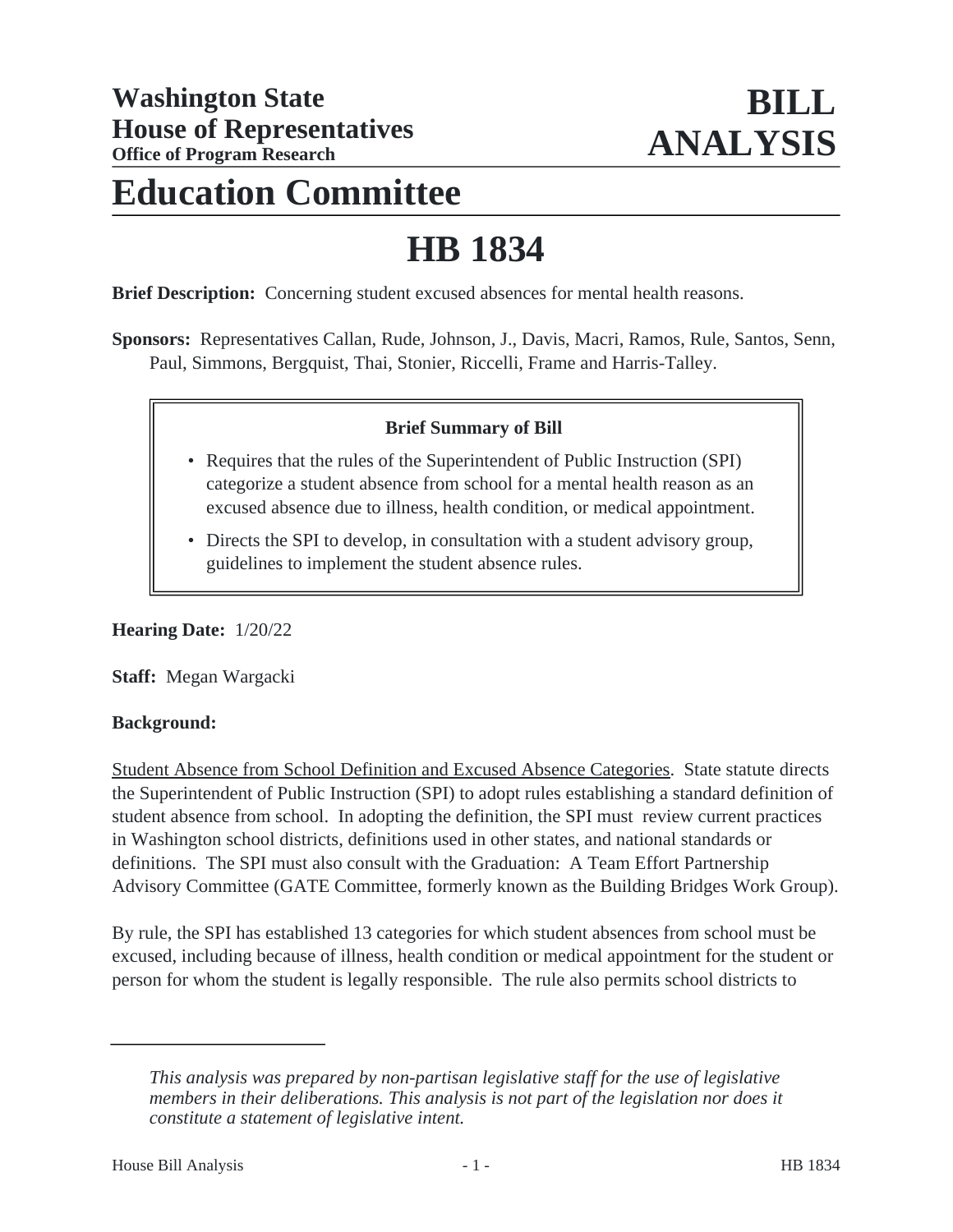define additional categories for excused absences and gives the school principal or designee the authority to determine if an absence meets the state categories and the school district policy for an excused absence.

Graduation: A Team Effort Partnership Advisory Committee. The GATE Committee includes representatives of state and local agencies and organizations and others, who work with youth who have dropped out or are at risk of dropping out of school. The GATE Committee identifies and makes recommendations to the Legislature for the reduction of fiscal, legal, and regulatory barriers that prevent coordination of program resources across agencies at the state and local level; develops and tracks performance measures and benchmarks for each partner agency or organization; and identifies research-based and emerging best practices regarding drop-out prevention, intervention, and retrieval programs.

Legislative Youth Advisory Council. The Legislative Youth Advisory Council (LYAC) was established to examine issues of importance to youth, for example, emotional and physical health, education, and strategies to increase youth participation in government. The Office of the Lieutenant Governor supervises the LYAC and selects its 22 plus members. Among other things, the LYAC advises the Legislature on proposed and pending legislation on matters relating to youth and annually reports to the Legislature on its activities.

# **Summary of Bill:**

By the beginning of the 2022-23 school year, the rules of the Superintendent of Public Instruction (SPI) must categorize a student absence from school for a mental health reason as an excused absence due to illness, health condition, or medical appointment. Prior to filing public notice of the proposed rules, the SPI must consult with a student advisory group, as described below, in addition to the Graduation: A Team Effort Partnership Advisory Committee.

The SPI must also develop and publish guidelines for public schools to implement the definition of student absence from school. The SPI must consider including guidance for schools to integrate their responses to student excused absences for physical and mental health into their support systems for student well-being.

In developing the guidelines, the SPI must consult with a student advisory group whose members are directly impacted by student absence rules and policies and who represent the diversity of the public school population, including diversity in gender identity, family income, race and ethnicity, and geography, among other characteristics. The student advisory group must also include a member of the Legislative Youth Advisory Council appointed by the Lieutenant Governor.

## **Appropriation:** None.

**Fiscal Note:** Requested on January 11, 2022.